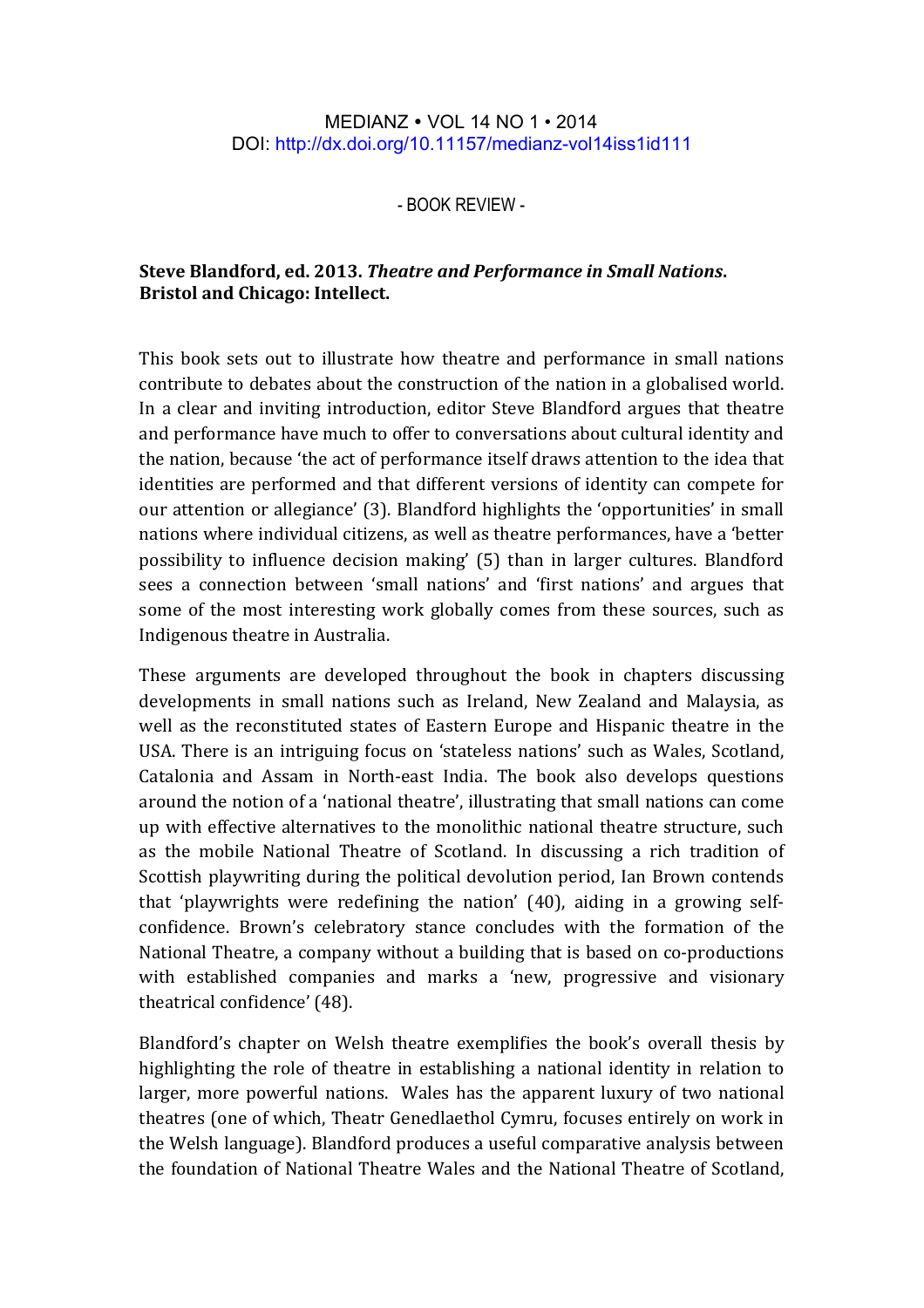with the Welsh theatrical ambition being viewed with 'detached amusement'  $(60)$  by the British press. Despite this, and various ongoing problems acknowledged by Blandford, Wales serves as an inspirational example of the benefits of expanding debates about national identity through theatre. The use of online social networks expands the value of National Theatre Wales' benefits to the community as a whole. Like the Scottish, the Welsh seek to 'reinvent and repossess the very idea of a national theatre and, to some extent, the very idea of the nation'  $(61)$ .

Questions around perceptions of a national theatre are developed further by Sharon Mazer, who considers a hypothetical national theatre in New Zealand. Mazer provides a succinct overview of theatre practices in New Zealand, encompassing the mainstream and the experimental, highlighting the central position of Māori and Pacific performance companies in the overall performance culture, building a picture of diversity rather than unity, and concluding that a national theatre for New Zealand might be a fluid space or meeting place rather than a singular institution.

The essays consistently highlight the effectiveness of theatre as a way of contesting or debating nationalist narratives established by governments and other authorities. Susan Philip illustrates how post-independence Englishspeaking theatre in Malaysia has questioned the rigid classification of citizens according to race. Although her conclusion seems pessimistic, her examples convincingly demonstrate that theatre has a role to play in creating a public forum for debates about race. Teresa Marrero examines the vigour and range of Latin $@/$ Hispanic theatre companies in Texas that contest cultural stereotypes perpetuated by Hollywood. The relationship between cultural identity and classical drama is intriguingly dissected in Helena Buffery's account of four *Hamlets* by Catalan directors. Buffery frames her analysis of the relationship between the local and the global with the pertinent reminder that in *Hamlet* itself a small nation becomes the conduit for complex universal issues.

Rea Dennis explores changing identity narratives in Australia through a comparative analysis of two productions exploring identity politics. Nigel Jamieson's multi-media physical theatre work *Honour Bound* examines the imprisonment of Australian David Hicks in Guantanamo Bay detention camp, while Dennis' own PhD project, *Reconciliation!* What's the Story?, incorporates a Playback Theatre performance based on audiences' responses to reconciliation with Indigenous Australians. This comparison leads to an illuminating discussion of contesting identity narratives arising from the Howard government's engagement with post  $9/11$  global politics, leading to a simplistic notion of national identity based on unity, not diversity, at the expense of reconciliation at the local level.